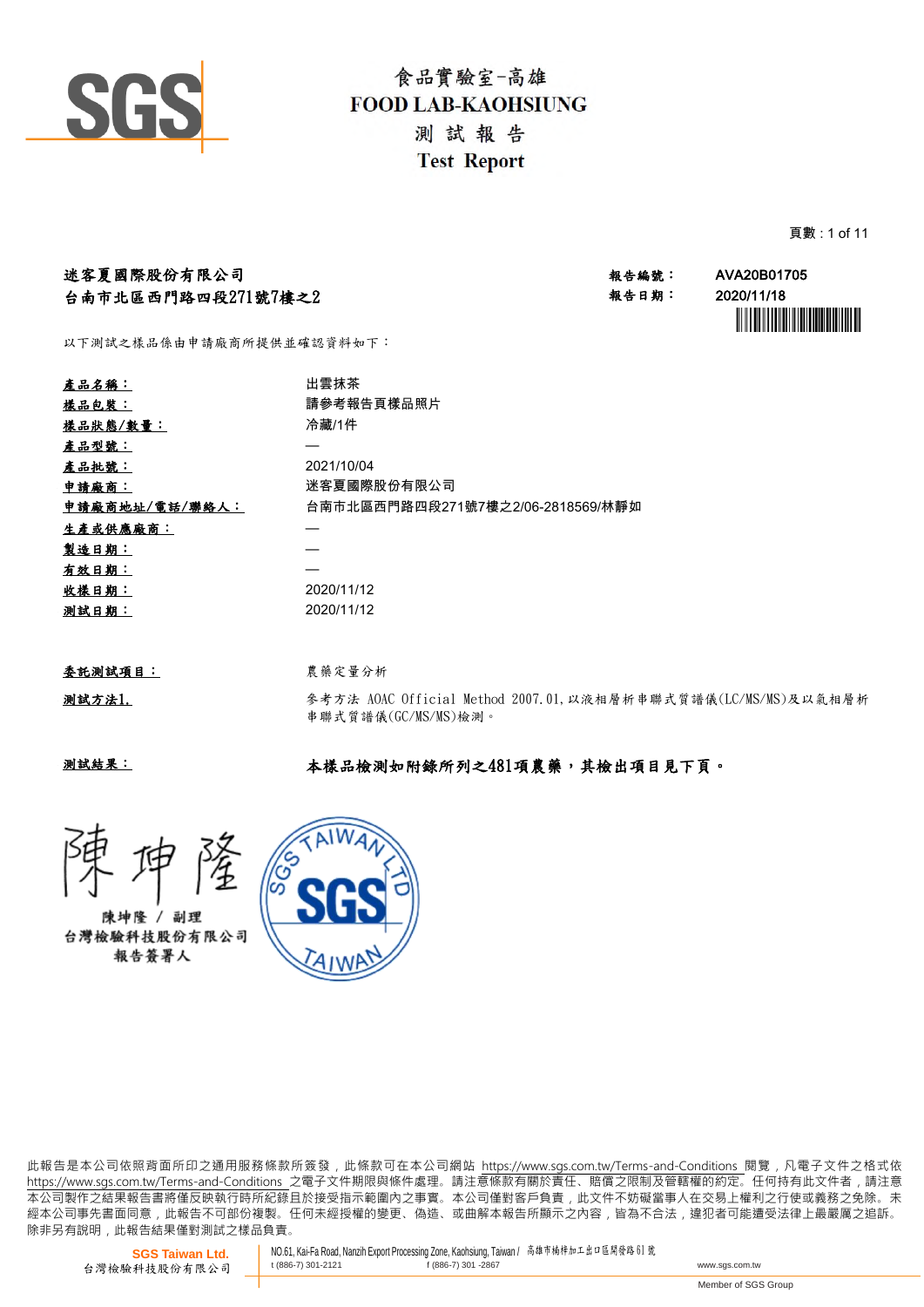

|       | 頁數 : 1 of 11                          |
|-------|---------------------------------------|
| 報告編號: | AVA20B01705                           |
| 報告日期: | 2020/11/18                            |
|       | <u> Hill Hill Hill Hill Hill Hill</u> |

| 测試項目 |                     | 测試結果       | 定量極限       | 台灣容許量      | 日本容許量      |
|------|---------------------|------------|------------|------------|------------|
|      |                     | ppm(mg/kg) | ppm(mg/kg) | ppm(mg/kg) | ppm(mg/kg) |
| 剋安勃  | Chlorantraniliprole | 0.07       | 0.05       | 2.0        | 50         |
| 達特南  | Dinotefuran         | 0.08       | 0.05       | 10.0       | 25         |
| 芬克座  | Fenbuconazole       | 0.16       | 0.05       | 5.0        | 10         |
| 氟芬隆  | Flufenoxuron        | 1.19       | 0.05       | 15.0       | 15         |
| 益達胺  | Imidacloprid        | 0.26       | 0.05       | 10.0       | 10         |
| 得克利  | <b>Febuconazole</b> | 1.74       | 0.05       | 10.0       | 80         |
| 脫芬瑞  | Tolfenpyrad         | 0.06       | 0.05       | 10.0       | 20         |

備註:

1 測試報告僅就委託者之委託事項提供測試結果,不對產品合法性做判斷。

2 本報告共 22 頁,分離使用無效。

3 檢測結果若大於定量極限則匯整上表中,若低於定量極限則以 "未檢出"表示,本次檢測項目及定量極限分別詳列於附錄中。

- 4 備註 "\*"處指公告檢驗方法之定量極限,如有修正檢驗方法,依最新公告者為準。
- 5 本檢驗報告之所有檢驗內容,均依委託事項執行檢驗,如有不實,願意承擔完全責任。

6 測試方法1.不適用於茶類、乾燥蔬果類、乾燥香辛植物及其他草本植物中免扶克、派滅淨及Nitenpyram之檢驗。

7 本食品中殘留農藥檢測之測項中,涵蓋有380項為衛生福利部公告之食品中殘留農藥檢測方法

-多重殘留分析方法(五)(部授食字第1081900612號公告)之項目。

8 台灣安全容許量標準值係依據衛生福利部食品藥物管理署109年05月20日衛授食字第1091301085號令修正 農藥殘留容許量標準之法規限值。

9 日本安全容許量標準值係依據食品に残留する農薬の限度量一覧表(令和2年09月14日)之法規限值。

- 10 此報告僅供自主風險/出口之目的使用。
- 11 本次委託測試項目由SGS食品實驗室-台北執行(AFO20B01346)。

- END -

此報告是本公司依照背面所印之通用服務條款所簽發,此條款可在本公司網站 https://www.sgs.com.tw/Terms-and-Conditions 閱覽,凡電子文件之格式依 https://www.sas.com.tw/Terms-and-Conditions 之電子文件期限與條件處理。請注意條款有關於責任、賠償之限制及管轄權的約定。任何持有此文件者,請注意 .<br> 本公司製作之結果報告書將僅反映執行時所紀錄且於接受指示範圍內之事實。本公司僅對客戶負責, 此文件不妨礙當事人在交易上權利之行使或義務之免除。未 經本公司事先書面同意,此報告不可部份複製。任何未經授權的變更、偽造、或曲解本報告所顯示之內容,皆為不合法,違犯者可能遭受法律上最嚴厲之追訴。 除非另有說明, 此報告結果僅對測試之樣品負責。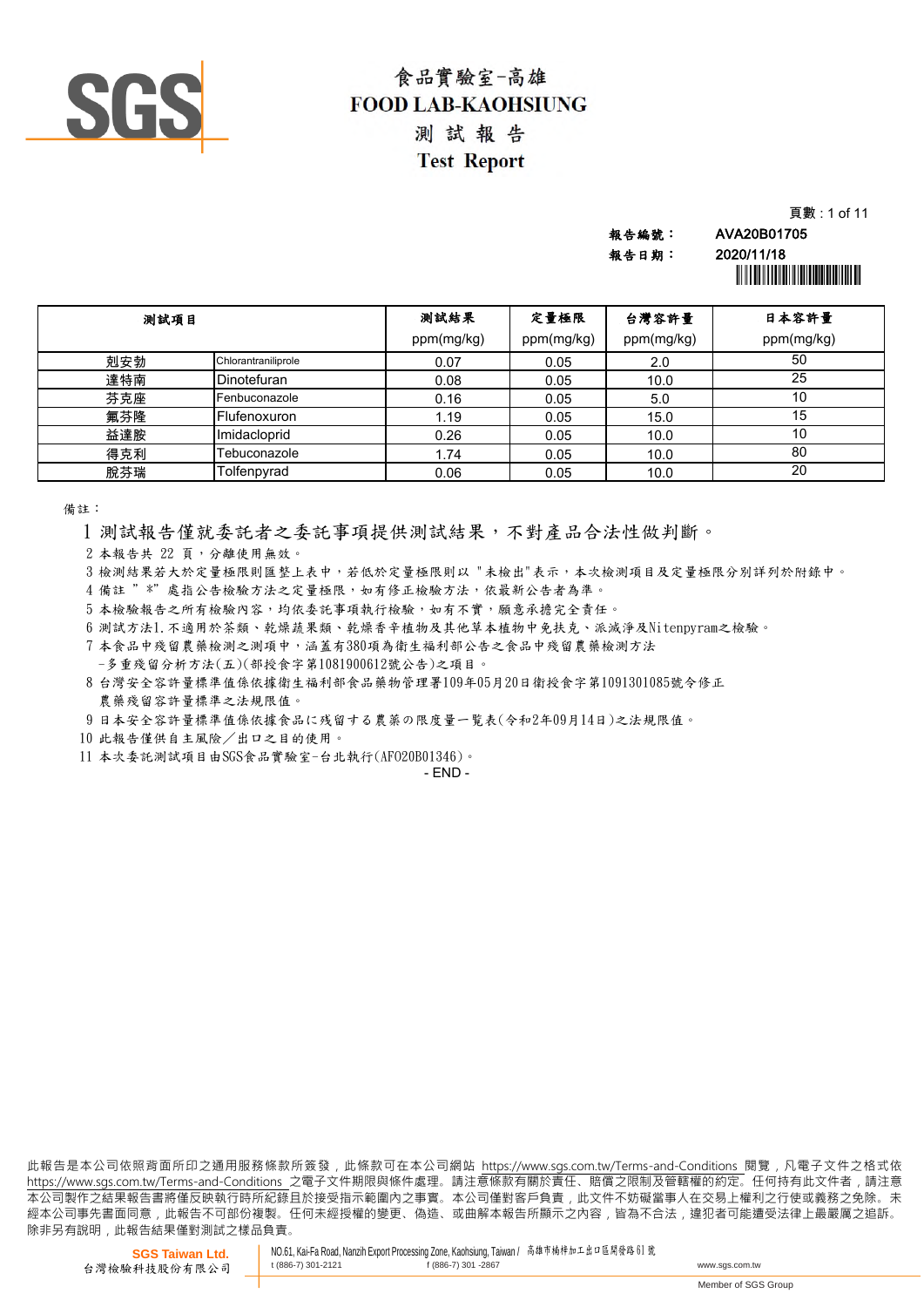

| 附 錄 |       | AVA20B01705                               |
|-----|-------|-------------------------------------------|
|     | 報告編號: |                                           |
|     | 報告日期: | 2020/11/18                                |
|     |       | <u> Ali ili ali ili a ali ali ili ali</u> |

報告日期: 2020/11/18

頁數 : 3 of 11

|        | <u>測試項目及L00彙整表:</u>                       |                                     |               | 單位: ppm(mg/kg) |        |                  |                     |              | <u> Hillingan ma'lumot</u> |
|--------|-------------------------------------------|-------------------------------------|---------------|----------------|--------|------------------|---------------------|--------------|----------------------------|
| 序<br>號 | 測試項目                                      |                                     | CAS NO.       | 定量極限           | 序<br>號 | 测試項目             |                     | CAS NO.      | 定量極限                       |
| 1.     | 2,3,5,6-Tetrachloroaniline                | 2,3,5,6-Tetrachloroaniline          | 3481-20-7     | 0.05           | 41.    | 佈生               | Benthiazole         | 21564-17-0   | 0.05                       |
| 2.     | 2.6-DIPN                                  | .6-Diisopropylnaphthalene(2,6-DIPN) | 24157-81-1    | 0.05           | 42.    | Benzovindiflupyr | Benzovindiflupyr    | 1072957-71-1 | 0.05                       |
| 3.     | 2-Phenylphenol                            | 2-Phenylphenol                      | $90 - 43 - 7$ | 0.05           | 43.    | 西脱蟎              | Benzoximate         | 29104-30-1   | 0.05                       |
| 4.     | 阿巴汀                                       | Abamectin                           | 71751-41-2    | 0.05           | 44.    | α-蟲必死            | $\alpha$ -BHC       | 319-84-6     | 0.03                       |
| 5.     | 毆殺松                                       | Acephate                            | 30560-19-1    | 0.05           | 45.    | β-蟲必死            | <b>ß-BHC</b>        | 319-85-7     | 0.05                       |
| 6.     | 亞醌蟎                                       | Acequinocyl                         | 57960-19-7    | 0.05           | 46.    | δ-蟲必死            | δ-BHC               | 319-86-8     | 0.05                       |
| 7.     | 亞醌蟎代謝物                                    | Acequinocyl-hydroxyl                | 57960-31-3    | 0.05           | 47.    | 必芬蟎              | <b>Bifenazate</b>   | 149877-41-8  | 0.05                       |
| 8.     | 亞滅培                                       | Acetamiprid                         | 135410-20-7   | 0.05           | 48.    | 必芬諾              | <b>Bifenox</b>      | 42576-02-3   | 0.05                       |
| 9.     | Acetochlor                                | Acetochlor                          | 34256-82-1    | 0.05           | 49.    | 畢芬寧              | <b>Bifenthrin</b>   | 82657-04-3   | 0.05                       |
| 10.    | Acibenzolar-S-methyl Acibenzolar-S-methyl |                                     | 135158-54-2   | 0.05           | 50.    | 比多農              | Bitertanol          | 55179-31-2   | 0.05                       |
| 11.    | 亞喜芬                                       | Acifluorfen                         | 50594-66-6    | 0.02           | 51.    | 白克列              | Boscalid            | 188425-85-6  | 0.05                       |
| 12.    | 阿納寧                                       | Acrinathrin                         | 101007-06-1   | 0.05           | 52.    | 克草               | <b>Bromacil</b>     | 314-40-9     | 0.05                       |
| 13.    | 拉草                                        | Alachlor                            | 15972-60-8    | 0.05           | 53.    | Bromobutide      | Bromobutide         | 74712-19-9   | 0.05                       |
| 14.    | Alanycarb                                 | Alanycarb                           | 83130-01-2    | 0.05           | 54.    | 乙基溴磷松            | Bromophos-ethyl     | 4824-78-6    | 0.05                       |
| 15.    | 得滅克                                       | Aldicarb                            | 116-06-3      | 0.02           | 55.    | 溴磷松              | Bromophos           | 2104-96-3    | 0.05                       |
| 16.    | 得滅克碸                                      | Aldicarb sulfone                    | 1646-88-4     | 0.02           | 56.    | 新殺蟎              | Bromopropylate      | 18181-80-1   | 0.05                       |
| 17.    | 得滅克亞碸                                     | Aldicarb sulfoxide                  | 1646-87-3     | 0.02           | 57.    | 溴克座              | Bromuconazole       | 116255-48-2  | 0.05                       |
| 18.    | 阿特靈                                       | <b>Aldrin</b>                       | 309-00-2      | 0.03           | 58.    | 必克蝨              | <b>Bufencarb</b>    | 8065-36-9    | 0.03                       |
| 19.    | 亞烈寧                                       | Allethrin                           | 584-79-2      | 0.1            | 59.    | 布瑞莫              | <b>Bupirimate</b>   | 41483-43-6   | 0.05                       |
| 20.    | 亞汰草                                       | Alloxydim(sodium)                   | 55635-13-7    | 0.05           | 60.    | 布芬淨              | Buprofezin          | 69327-76-0   | 0.05                       |
| 21.    | 亞滅寧                                       | a-cypermethrin                      | 67375-30-8    | 0.5            | 61.    | 丁基拉草             | <b>Butachlor</b>    | 23184-66-9   | 0.05                       |
| 22.    | 滅脫定                                       | Ametoctradin                        | 865318-97-4   | 0.05           | 62.    | 布芬草              | <b>Butafenacil</b>  | 134605-64-4  | 0.05                       |
| 23.    | 草殺淨                                       | Ametryn                             | 834-12-8      | 0.05           | 63.    | 佈嘉信              | Butocarboxim        | 34681-10-2   | 0.05                       |
| 24.    | 安美速                                       | Amisulbrom                          | 348635-87-0   | 0.05           | 64.    | 比達寧              | <b>Butralin</b>     | 33629-47-9   | 0.05                       |
| 25.    | 三亞蟎                                       | Amitraz                             | 33089-61-1    | 0.02           | 65.    | Cadusafos        | Cadusafos           | 95465-99-9   | 0.05                       |
| 26.    | Aramite                                   | Aramite                             | 140-57-8      | 0.05           | 66.    | 加保利              | Carbaryl            | 63-25-2      | 0.05                       |
| 27.    | 亞速爛                                       | Asulam                              | 3337-71-1     | 0.02           | 67.    | 貝芬替              | Carbendazim         | 10605-21-7   | 0.05                       |
| 28.    | 草脫淨                                       | Atrazine                            | 1912-24-9     | 0.05           | 68.    | 加保扶              | Carbofuran          | 1563-66-2    | 0.05                       |
| 29.    | Azaconazole                               | Azaconazole                         | 60207-31-0    | 0.05           | 69.    | 3-酮基加保扶          | 3-keto Carbofuran   | 16709-30-1   | 0.05                       |
| 30.    | Azimsulfuron                              | Azimsulfuron                        | 120162-55-2   | 0.02           | 70.    | 3-羥基加保扶          | 3-OH carbofuran     | 16655-82-6   | 0.05                       |
| 31.    | 谷速松                                       | Azinphos-methyl                     | 86-50-0       | 0.1            | 71.    | 加芬松              | Carbophenothion     | 786-19-6     | 0.05                       |
| 32.    | 滅蘇民                                       | Aziprotryne                         | 4658-28-0     | 0.05           | 72.    | 丁基加保扶            | Carbosulfan         | 55285-14-8   | 0.05                       |
| 33.    | 亞托敏                                       | Azoxystrobin                        | 131860-33-8   | 0.05           | 73.    | Carboxin         | Carboxin            | 5234-68-4    | 0.05                       |
| 34.    | 本達樂                                       | Benalaxyl                           | 71626-11-4    | 0.05           | 74.    | 乙基克繁草            | Carfentrazone-ethyl | 128639-02-1  | 0.05                       |
| 35.    | 免敵克                                       | Bendiocarb                          | 22781-23-3    | 0.05           | 75.    | 加普胺              | Carpropamid         | 104030-54-8  | 0.05                       |
| 36.    | 倍尼芬                                       | Benfluralin                         | 1861-40-1     | 0.05           | 76.    | 蟎離丹              | Chinomethionat      | 2439-01-2    | 0.05                       |
| 37.    | 免扶克                                       | Benfuracarb                         | 82560-54-1    | 備註6            | 77.    | 剋安勃              | Chlorantraniliprole | 500008-45-7  | 0.05                       |
| 38.    | Benoxacor                                 | Benoxacor                           | 98730-04-2    | 0.05           | 78.    | Chlorbenside     | Chlorbenside        | 103-17-3     | 0.05                       |
| 39.    | 免速隆                                       | Bensulfuron-methyl                  | 83055-99-6    | 0.05           | 79.    | Chlorbenzuron    | Chlorbenzuron       | 57160-47-1   | 0.05                       |
| 40.    | 本達隆                                       | Bentazone                           | 25057-89-0    | 0.05           | 80.    | Chlorbufam       | Chlorbufam          | 1967-16-4    | 0.02                       |

此報告是本公司依照背面所印之通用服務條款所簽發,此條款可在本公司網站 https://www.sgs.com.tw/Terms-and-Conditions 閱覽,凡電子文件之格式依 https://www.sqs.com.tw/Terms-and-Conditions 之電子文件期限與條件處理。請注意條款有關於責任、賠償之限制及管轄權的約定。任何持有此文件者,請注意 本 公 司 製 作 之 結 果 報 告 書 將 僅 反 映 執 行 時 所 紀 錄 且 於 接 受 指 示 範 圍 內 之 事 實 。 本 公 司 僅 對 客 戶 負 責 , 此 文 件 不 妨 礙 當 事 人 在 交 易 上 權 利 之 行 使 或 義 務 之 免 除 。 未 經 本 公 司 事 先 書 面 同 意 , 此 報 告 不 可 部 份 複 製 。 任 何 未 經 授 權 的 變 更 、 偽 造 、 或 曲 解 本 報 告 所 顯 示 之 內 容 , 皆 為 不 合 法 , 違 犯 者 可 能 遭 受 法 律 上 最 嚴 厲 之 追 訴 。 除非另有說明, 此報告結果僅對測試之樣品負責。

**SGS Taiwan Ltd.** 台灣檢驗科技股份有限公司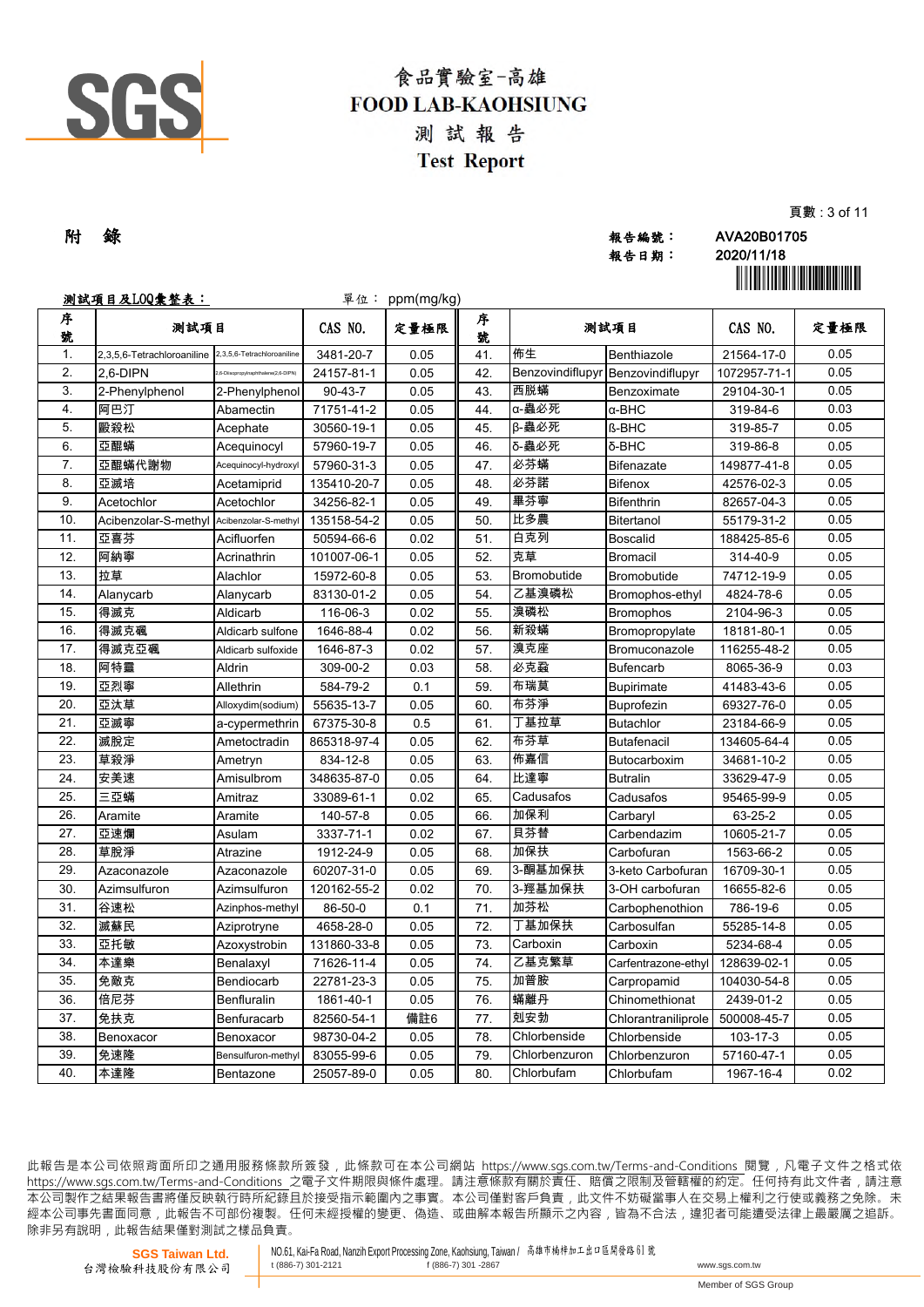

| 附 錄 | 報告編號: | AVA20B01705 |
|-----|-------|-------------|
|     | 報告日期: | 2020/11/18  |

20/11/18

頁數 : 4 of 11

|        | <u>測試項目及L00彙整表:</u> |                     |                | 單位: ppm(mg/kg) |        |                 |                   |               | <u> Hill Hill Hill Hill Hill Hill</u> |
|--------|---------------------|---------------------|----------------|----------------|--------|-----------------|-------------------|---------------|---------------------------------------|
| 序<br>號 | 测試項目                |                     | CAS NO.        | 定量極限           | 序<br>號 | 测試項目            |                   | CAS NO.       | 定量極限                                  |
| 81.    | 克凡派                 | Chlorfenapyr        | 122453-73-0    | 0.05           | 121.   | 克絕              | Cymoxanil         | 57966-95-7    | 0.05                                  |
| 82.    | Chlorfenson         | Chlorfenson         | $80 - 33 - 1$  | 0.05           | 122.   | 賽滅寧             | Cypermethrin      | 52315-07-8    | 0.5                                   |
| 83.    | 氯芬松                 | Chlorfenvinphos     | 470-90-6       | 0.05           | 123.   | 賽芬寧             | Cyphenothrin      | 39515-40-7    | 0.05                                  |
| 84.    | 克福隆                 | Chlorfluazuron      | 71422-67-8     | 0.05           | 124.   | 環克座             | Cyproconazole     | 94361-06-5    | 0.05                                  |
| 85.    | 克氯苯                 | Chlorobenzilate     | 510-15-6       | 0.05           | 125.   | 賽普洛             | Cyprodinil        | 121552-61-2   | 0.05                                  |
| 86.    | 克氯蟎                 | Chloropropylate     | 5836-10-2      | 0.02           | 126.   | o,p'-滴滴滴        | o,p'-DDD          | $53-19-0$     | 0.02                                  |
| 87.    | 四氯異苯腈               | Chlorothalonil      | 1897-45-6      | 0.05           | 127.   | o,p'-滴滴易        | o,p'-DDE          | 3424-82-6     | 0.02                                  |
| 88.    | Chloroxuron         | Chloroxuron         | 1982-47-4      | 0.02           | 128.   | o,p'-滴滴涕        | o,p'-DDT          | 789-02-6      | 0.02                                  |
| 89.    | Chlorpropham        | Chlorpropham        | $101 - 21 - 3$ | 0.05           | 129.   | p,p'-滴滴滴        | p,p'-DDD          | 72-54-8       | 0.02                                  |
| 90.    | 陶斯松                 | Chlorpyrifos        | 2921-88-2      | 0.05           | 130.   | p,p'-滴滴易        | $p, p'$ -DDE      | 72-55-9       | 0.02                                  |
| 91.    | 甲基陶斯松               | Chlorpyrifos-methyl | 5598-13-0      | 0.05           | 131.   | p,p'-滴滴涕        | p,p'-DDT          | $50 - 29 - 3$ | 0.02                                  |
| 92.    | 大克草                 | Chlorthal-dimethyl  | 1861-32-1      | 0.05           | 132.   | 魚藤素             | Deguelin          | 522-17-8      | 0.05                                  |
| 93.    | 克硫松                 | Chlorthiophos       | 60238-56-4     | 0.05           | 133.   | 第滅寧             | Deltamethrin      | 52918-63-5    | 0.05                                  |
| 94.    | 克氯得                 | Chlozolinate        | 84332-86-5     | 0.05           | 134.   | Demeton O&S     | Demeton O&S       | 8065-48-3     | 0.05                                  |
| 95.    | 可芬諾                 | Chromafenozide      | 143807-66-3    | 0.05           | 135.   | 滅賜松             | Demeton-S-methyl  | 919-86-8      | 0.05                                  |
| 96.    | Cinidon-ethyl       | Cinidon-ethyl       | 142891-20-1    | 0.02           | 136.   | Di-allate       | Di-allate         | 2303-16-4     | 0.05                                  |
| 97.    | 西速隆                 | Cinosulfuron        | 94593-91-6     | 0.05           | 137.   | 大利松             | Diazinon          | 333-41-5      | 0.05                                  |
| 98.    | cis-可氯丹             | cis-Chlordane       | 5103-71-9      | 0.05           | 138.   | Dichlofenthion  | Dichlofenthion    | $97-17-6$     | 0.05                                  |
| 99.    | 剋草同                 | Clethodim           | 99129-21-2     | 0.05           | 139.   | Dichlormid      | Dichlormid        | 37764-25-3    | 0.05                                  |
| 100.   | 克芬蟎                 | Clofentezine        | 74115-24-5     | 0.05           | 140.   | 二氯松             | <b>Dichlorvos</b> | 62-73-7       | 0.05                                  |
| 101.   | 可滅蹤                 | Clomazone           | 81777-89-1     | 0.05           | 141.   | Diclofop-methyl | Diclofop-methyl   | 51338-27-3    | 0.05                                  |
| 102.   | 克普草                 | Clomeprop           | 84496-56-0     | 0.05           | 142.   | 大克爛             | Dicloran          | 99-30-9       | 0.05                                  |
| 103.   | 可尼丁                 | Clothianidin        | 210880-92-5    | 0.05           | 143.   | 大克蟎及其代謝物        | Dicofol           | 115-32-2      | 0.05                                  |
| 104.   | 蠅毒磷                 | Coumaphos           | 56-72-4        | 0.05           | 144.   | 雙特松             | Dicrotophos       | 141-66-2      | 0.05                                  |
| 105.   | 蝨必殺                 | CPMC (Etrofol)      | 3942-54-9      | 0.05           | 145.   | 地特靈             | <b>Dieldrin</b>   | $60 - 57 - 1$ | 0.05                                  |
| 106.   | 氰乃淨                 | Cyanazine           | 21725-46-2     | 0.05           | 146.   | Diethofencarb   | Diethofencarb     | 87130-20-9    | 0.05                                  |
| 107.   | 施力松                 | Cyanofenphos        | 13067-93-1     | 0.05           | 147.   | 待克利             | Difenoconazole    | 119446-68-3   | 0.05                                  |
| 108.   | 氰乃松                 | Cyanophos           | 2636-26-2      | 0.05           | 148.   | 二福隆             | Diflubenzuron     | 35367-38-5    | 0.05                                  |
| 109.   | 賽安勃                 | Cyantraniliprole    | 736994-63-1    | 0.05           | 149.   | Diflufenican    | Diflufenican      | 83164-33-4    | 0.05                                  |
| 110.   | 賽座滅                 | Cyazofamid          | 120116-88-3    | 0.05           | 150.   | Dimepiperate    | Dimepiperate      | 61432-55-1    | 0.05                                  |
| 111.   | Cyclaniliprole      | Cyclaniliprole      | 1031756-98-5   | 0.05           | 151.   | Dimethametryn   | Dimethametryn     | 22936-75-0    | 0.05                                  |
| 112.   | 賽保寧                 | Cycloprothrin       | 63935-38-6     | 0.02           | 152.   | 汰草滅             | Dimethenamid      | 87674-68-8    | 0.05                                  |
| 113.   | 環磺隆                 | Cyclosulfamuron     | 136849-15-5    | 0.05           | 153.   | 穫萎得             | Dimethipin        | 55290-64-7    | 0.05                                  |
| 114.   | 環殺草                 | Cycloxydim          | 101205-02-1    | 0.05           | 154.   | 大滅松             | Dimethoate        | 60-51-5       | 0.05                                  |
| 115.   | 賽派芬                 | Cyenopyrafen        | 560121-52-0    | 0.05           | 155.   | 達滅芬             | Dimethomorph      | 110488-70-5   | 0.05                                  |
| 116.   | 賽芬胺                 | Cyflufenamid        | 180409-60-3    | 0.05           | 156.   | 達克利             | Diniconazole      | 83657-24-3    | 0.05                                  |
| 117.   | 賽芬蟎                 | Cyflumetofen        | 400882-07-7    | 0.05           | 157.   | 撻乃安             | Dinitramine       | 29091-05-2    | 0.05                                  |
| 118.   | 賽扶寧                 | Cyfluthrin          | 68359-37-5     | 0.05           | 158.   | 達特南             | Dinotefuran       | 165252-70-0   | 0.05                                  |
| 119.   | 丁基賽伏草               | Cyhalofop-butyl     | 122008-85-9    | 0.05           | 159.   | Diofenolan      | Diofenolan        | 63837-33-2    | 0.05                                  |
| 120.   | 賽洛寧                 | λ-Cyhalothrin       | 91465-08-6     | 0.05           | 160.   | 大克松             | Dioxathion        | 78-34-2       | 0.02                                  |

此報告是本公司依照背面所印之通用服務條款所簽發,此條款可在本公司網站 https://www.sgs.com.tw/Terms-and-Conditions 閱覽,凡電子文件之格式依 https://www.sqs.com.tw/Terms-and-Conditions 之電子文件期限與條件處理。請注意條款有關於責任、賠償之限制及管轄權的約定。任何持有此文件者,請注意 本 公 司 製 作 之 結 果 報 告 書 將 僅 反 映 執 行 時 所 紀 錄 且 於 接 受 指 示 範 圍 內 之 事 實 。 本 公 司 僅 對 客 戶 負 責 , 此 文 件 不 妨 礙 當 事 人 在 交 易 上 權 利 之 行 使 或 義 務 之 免 除 。 未 經 本 公 司 事 先 書 面 同 意 , 此 報 告 不 可 部 份 複 製 。 任 何 未 經 授 權 的 變 更 、 偽 造 、 或 曲 解 本 報 告 所 顯 示 之 內 容 , 皆 為 不 合 法 , 違 犯 者 可 能 遭 受 法 律 上 最 嚴 厲 之 追 訴 。 除非另有說明, 此報告結果僅對測試之樣品負責。

**SGS Taiwan Ltd.** 台灣檢驗科技股份有限公司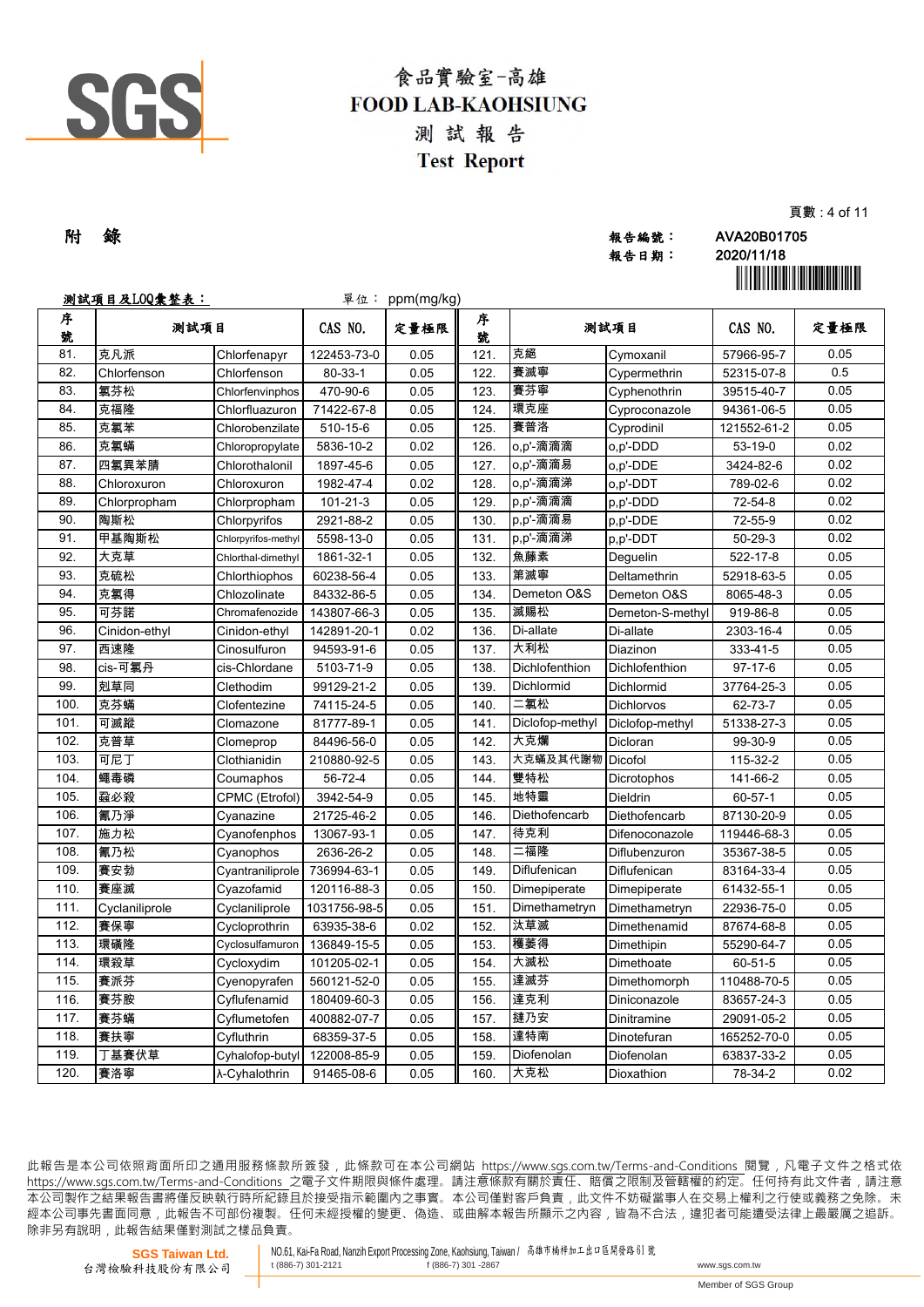

| 附 錄 | 報告編號: | AVA20B01705                               |
|-----|-------|-------------------------------------------|
|     | 報告日期: | 2020/11/18                                |
|     |       | <u> Ali ili ali ili a ali ali ili ali</u> |

頁數 : 5 of 11

|        | <u>測試項目及L00彙整表:</u> |                        | 單位:         | ppm(mg/kg) |        |                      |                                         |             | <u> Hillingan ma'lumot</u> |
|--------|---------------------|------------------------|-------------|------------|--------|----------------------|-----------------------------------------|-------------|----------------------------|
| 序<br>號 | 测試項目                |                        | CAS NO.     | 定量極限       | 序<br>號 | 测試項目                 |                                         | CAS NO.     | 定量極限                       |
| 161.   | 大芬滅                 | Diphenamid             | 957-51-7    | 0.05       | 201.   | 芬殺草                  | Fenoxaprop-ethyl                        | 66441-23-4  | 0.05                       |
| 162.   | Diphenylamine       | Diphenylamine          | 122-39-4    | 0.05       | 202.   | 芬諾克                  | Fenoxycarb                              | 79127-80-3  | 0.05                       |
| 163.   | 二硫松                 | Disulfoton             | 298-04-4    | 0.05       | 203.   | 芬普寧                  | Fenpropathrin                           | 39515-41-8  | 0.05                       |
| 164.   | 普得松                 | <b>Ditalimfos</b>      | 5131-24-8   | 0.03       | 204.   | 芬普福                  | Fenpropimorph                           | 67564-91-4  | 0.05                       |
| 165.   | 汰硫草                 | Dithiopyr              | 97886-45-8  | 0.05       | 205.   | Fenpyrazamine        | Fenpyrazamine                           | 473798-59-3 | 0.05                       |
| 166.   | 達有龍                 | <b>Diuron</b>          | 330-54-1    | 0.05       | 206.   | 芬普蟎                  | Fenpyroximate                           | 134098-61-6 | 0.05                       |
| 167.   | 汰草龍                 | Dymron                 | 42609-52-9  | 0.05       | 207.   | 繁福松                  | Fensulfothion                           | 115-90-2    | 0.05                       |
| 168.   | 護粒松                 | Edifenphos             | 17109-49-8  | 0.05       | 208.   | 芬殺松                  | Fenthion                                | 55-38-9     | 0.05                       |
| 169.   | 因滅汀B1a              | Emamectin benzoate B1a | 155569-91-8 | 0.05       | 209.   | 芬化利                  | Fenvalerate                             | 51630-58-1  | 0.05                       |
| 170.   | 因滅汀B1b              | Emamectin benzoate B1b | 155569-91-8 |            | 210.   | 富米綜                  | Ferimzone                               | 89269-64-7  | 0.05                       |
| 171.   | α-安殺番               | α-Endosulfan           | 959-98-8    | 0.05       | 211.   | 芬普尼                  | Fipronil                                | 120068-37-3 | 0.002                      |
| 172.   | β-安殺番               | <b>B-Endosulfan</b>    | 33213-65-9  | 0.05       | 212.   | Fipronil sulfide     | Fipronil sulfide                        | 120067-83-6 | 0.05                       |
| 173.   | 安殺番硫酸鹽              | Endosulfan sulfate     | 1031-07-8   | 0.05       | 213.   |                      | Fipronil-desulfinyl Fipronil-desulfinyl | 205650-65-3 | 0.05                       |
| 174.   | 安特靈                 | Endrin                 | 72-20-8     | 0.05       | 214.   | 芬普尼代謝物               | Fipronil-sulfone                        | 120068-36-2 | 0.002                      |
| 175.   | ·品松                 | <b>EPN</b>             | 2104-64-5   | 0.03       | 215.   |                      | Flamprop-methyl Flamprop-methyl         | 52756-25-9  | 0.05                       |
| 176.   | 依普座                 | Epoxiconazole          | 133855-98-8 | 0.05       | 216.   | 伏速隆                  | Flazasulfuron                           | 104040-78-0 | 0.05                       |
| 177.   | 益化利                 | Esfenvalerate          | 66230-04-4  | 0.05       | 217.   | 氟尼胺                  | Flonicamid                              | 158062-67-0 | 0.05                       |
| 178.   | Etaconazole         | Etaconazole            | 60207-93-4  | 0.05       | 218.   | Fluacrypyrim         | Fluacrypyrim                            | 229977-93-9 | 0.05                       |
| 179.   | Ethalfluralin       | Ethalfluralin          | 55283-68-6  | 0.05       | 219.   | 伏寄普                  | Fluazifop-P-butyl                       | 69806-50-4  | 0.05                       |
| 180.   | Ethiofencarb        | Ethiofencarb           | 29973-13-5  | 0.02       | 220.   | 扶吉胺                  | Fluazinam                               | 79622-59-6  | 0.05                       |
| 181.   | 愛殺松                 | Ethion                 | 563-12-2    | 0.05       | 221.   | 氟大滅                  | Flubendiamide                           | 272451-65-7 | 0.05                       |
| 182.   | 益斯普                 | Ethiprole              | 181587-01-9 | 0.05       | 222.   | 護賽寧                  | Flucythrinate                           | 70124-77-5  | 0.05                       |
| 183.   | 依瑞莫                 | Ethirimol              | 23947-60-6  | 0.05       | 223.   | 護汰寧                  | Fludioxonil                             | 131341-86-1 | 0.06                       |
| 184.   | 普伏松                 | Ethoprophos            | 13194-48-4  | 0.05       | 224.   | 氟速芬                  | Fluensulfone                            | 318290-98-1 | 0.05                       |
| 185.   | 依芬寧                 | Etofenprox             | 80844-07-1  | 0.05       | 225.   | 氟芬隆                  | Flufenoxuron                            | 101463-69-8 | 0.05                       |
| 186.   | 依殺蟎                 | Etoxazole              | 153233-91-1 | 0.05       | 226.   | 福滅寧                  | Flumethrin                              | 69770-45-2  | 0.05                       |
| 187.   | 依得利                 | Etridiazole            | 2593-15-9   | 0.05       | 227.   | 氟比來                  | Fluopicolide                            | 239110-15-7 | 0.05                       |
| 188.   | 益多松                 | Etrimfos               | 38260-54-7  | 0.05       | 228.   | 氟派瑞                  | Fluopyram                               | 658066-35-4 | 0.05                       |
| 189.   | 凡殺同                 | Famoxadone             | 131807-57-3 | 0.05       | 229.   | Fluoroglycofen-ethyl | Fluoroglycofen-ethyl                    | 77501-90-7  | 0.05                       |
| 190.   | 芬滅松                 | Fenamiphos             | 22224-92-6  | 0.05       | 230.   | Flupyradifurone      | Flupyradifurone                         | 951659-40-8 | 0.05                       |
| 191.   | 芬瑞莫                 | Fenarimol              | 60168-88-9  | 0.05       | 231.   | Fluquinconazole      | Fluquinconazole                         | 136426-54-5 | 0.05                       |
| 192.   | 芬殺蟎                 | Fenazaquin             | 120928-09-8 | 0.05       | 232.   | 氟氯比代謝物               | Fluroxypyr-meptyl                       | 81406-37-3  | 0.05                       |
| 193.   | 芬克座                 | Fenbuconazole          | 114369-43-6 | 0.05       | 233.   | Flurtamone           | Flurtamone                              | 96525-23-4  | 0.02                       |
| 194.   | 芬佈賜                 | Fenbutatin-oxide       | 13356-08-6  | 0.05       | 234.   | 護矽得                  | Flusilazole                             | 85509-19-9  | 0.05                       |
| 195.   | 樂乃淨                 | Fenchlorphos           | 299-84-3    | 0.25       | 235.   | 福多寧                  | Flutolanil                              | 66332-96-5  | 0.05                       |
| 196.   | Fenhexamid          | Fenhexamid             | 126833-17-8 | 0.05       | 236.   | 護汰芬                  | Flutriafol                              | 76674-21-0  | 0.05                       |
| 197.   | 撲滅松                 | Fenitrothion           | 122-14-5    | 0.05       | 237.   | 福化利                  | Fluvalinate                             | 102851-06-9 | 0.05                       |
| 198.   | 丁基滅必蝨               | Fenobucarb             | 3766-81-2   | 0.05       | 238.   | 氟克殺                  | Fluxapyroxad                            | 907204-31-3 | 0.05                       |
| 199.   | 芬硫克                 | Fenothiocarb           | 62850-32-2  | 0.05       | 239.   | 福爾培                  | Folpet                                  | 133-07-3    | 0.04                       |
| 200.   | 芬諾尼                 | Fenoxanil              | 115852-48-7 | 0.05       | 240.   | 大福松                  | Fonofos                                 | 944-22-9    | 0.05                       |

此報告是本公司依照背面所印之通用服務條款所簽發,此條款可在本公司網站 https://www.sgs.com.tw/Terms-and-Conditions 閱覽,凡電子文件之格式依 https://www.sqs.com.tw/Terms-and-Conditions 之電子文件期限與條件處理。請注意條款有關於責任、賠償之限制及管轄權的約定。任何持有此文件者,請注意 本 公 司 製 作 之 結 果 報 告 書 將 僅 反 映 執 行 時 所 紀 錄 且 於 接 受 指 示 範 圍 內 之 事 實 。 本 公 司 僅 對 客 戶 負 責 , 此 文 件 不 妨 礙 當 事 人 在 交 易 上 權 利 之 行 使 或 義 務 之 免 除 。 未 經 本 公 司 事 先 書 面 同 意 , 此 報 告 不 可 部 份 複 製 。 任 何 未 經 授 權 的 變 更 、 偽 造 、 或 曲 解 本 報 告 所 顯 示 之 內 容 , 皆 為 不 合 法 , 違 犯 者 可 能 遭 受 法 律 上 最 嚴 厲 之 追 訴 。 除非另有說明, 此報告結果僅對測試之樣品負責。

**SGS Taiwan Ltd.** 台灣檢驗科技股份有限公司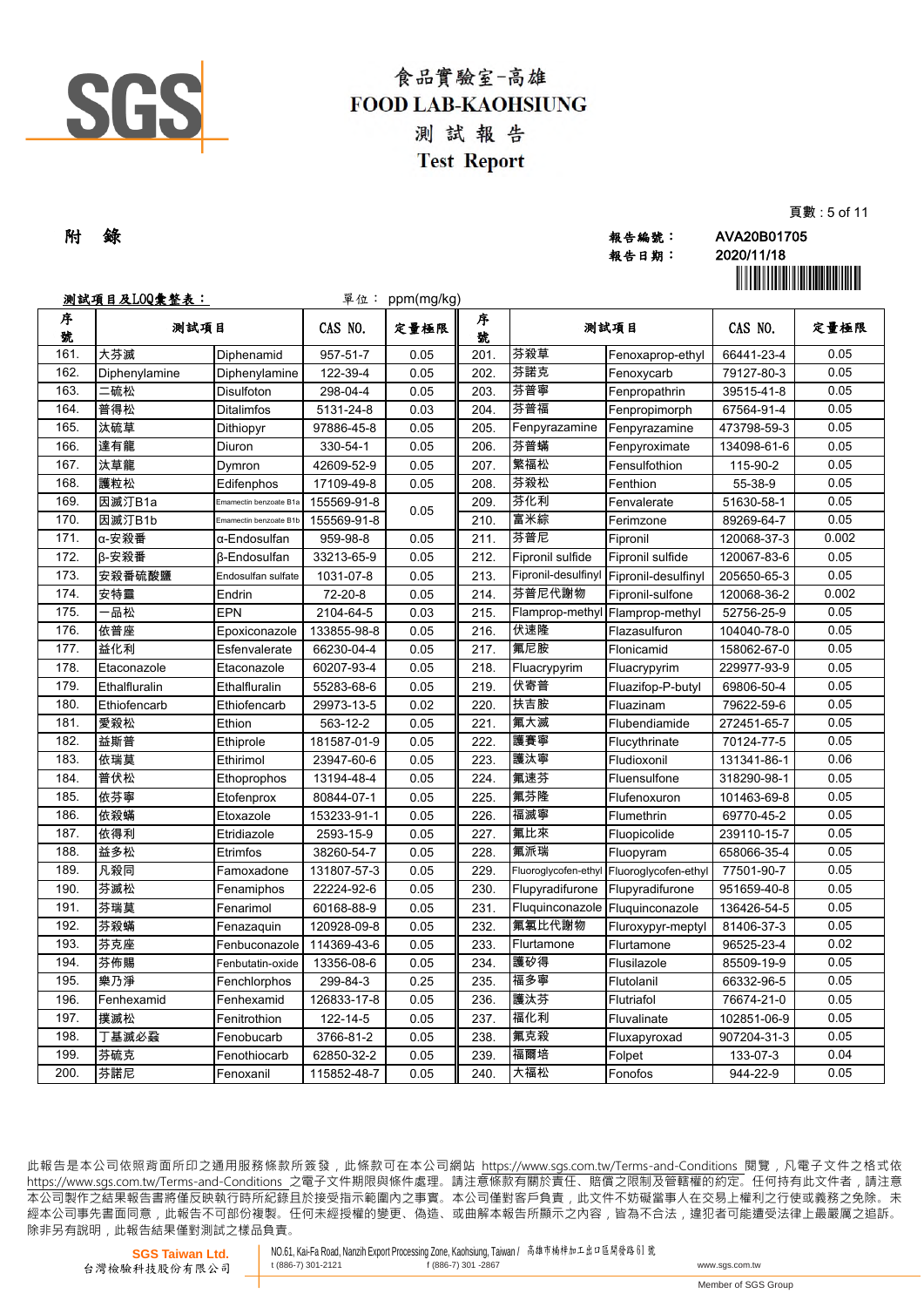

| 附 錄 | 報告編號: | AVA20B01705 |
|-----|-------|-------------|
|     |       |             |
|     | 報告日期: | 2020/11/18  |
|     |       |             |

頁數 : 6 of 11

|        | <u>测試項目及LOQ彙整表:</u>                         |                    | 單位:         | ppm(mg/kg) |        |                    |                                  |             | <u> Hillingan ma'lumot</u> |
|--------|---------------------------------------------|--------------------|-------------|------------|--------|--------------------|----------------------------------|-------------|----------------------------|
| 序<br>號 | 测試項目                                        |                    | CAS NO.     | 定量極限       | 序<br>號 | 测試項目               |                                  | CAS NO.     | 定量極限                       |
| 241.   | 覆滅蟎                                         | Formetanate        | 23422-53-9  | 0.05       | 281.   | 福賜松                | Leptophos                        | 21609-90-5  | 0.05                       |
| 242.   | 福木松                                         | Formothion         | 2540-82-1   | 0.05       | 282.   | 靈丹                 | y-BHC (Lindane)                  | 58-89-9     | 0.05                       |
| 243.   | 福賽絕                                         | Fosthiazate        | 98886-44-3  | 0.05       | 283.   | 理有龍                | Linuron                          | 330-55-2    | 0.05                       |
| 244.   | 熱必斯                                         | <b>Fthalide</b>    | 27355-22-2  | 0.05       | 284.   | 祿芬隆                | Lufenuron                        | 103055-07-8 | 0.05                       |
| 245.   | 福拉比                                         | Furametpyr         | 123572-88-3 | 0.05       | 285.   | Malaoxon           | Malaoxon                         | 1634-78-2   | 0.05                       |
| 246.   | Furathiocarb                                | Furathiocarb       | 65907-30-4  | 0.02       | 286.   | 馬拉松                | Malathion                        | 121-75-5    | 0.05                       |
| 247.   | 合芬寧                                         | Halfenprox         | 111872-58-3 | 0.05       | 287.   | 曼普胺                | Mandipropamid                    | 374726-62-2 | 0.05                       |
| 248.   | 甲基合氯氟                                       | Haloxyfop-methyl   | 69806-40-2  | 0.05       | 288.   | 滅加松                | Mecarbam                         | 2595-54-2   | 0.05                       |
| 249.   | 飛佈達                                         | Heptachlor         | 76-44-8     | 0.05       | 289.   | 滅芬草                | Mefenacet                        | 73250-68-7  | 0.05                       |
| 250.   | 環氧飛佈達                                       | Heptachlor epoxide | 1024-57-3   | 0.05       | 290.   | 滅派林                | Mepanipyrim                      | 110235-47-7 | 0.05                       |
| 251.   | 飛達松                                         | Heptenophos        | 23560-59-0  | 0.05       | 291.   | 美福松                | Mephosfolan                      | 950-10-7    | 0.05                       |
| 252.   | 六氯苯                                         | Hexachlorobenzene  | 118-74-1    | 0.02       | 292.   | 滅普寧                | Mepronil                         | 55814-41-0  | 0.05                       |
| 253.   | 菲克利                                         | Hexaconazole       | 79983-71-4  | 0.05       | 293.   | 美氟綜                | Metaflumizone                    | 139968-49-3 | 0.05                       |
| 254.   | 六伏隆                                         | Hexaflumuron       | 86479-06-3  | 0.05       | 294.   | 滅達樂                | Metalaxyl                        | 57837-19-1  | 0.05                       |
| 255.   | 菲殺淨                                         | Hexazinone         | 51235-04-2  | 0.05       | 295.   | 滅草胺                | Metazachlor                      | 67129-08-2  | 0.05                       |
| 256.   | 合賽多                                         | Hexythiazox        | 78587-05-0  | 0.05       | 296.   | 滅特座                | Metconazole                      | 125116-23-6 | 0.05                       |
| 257.   | 依滅列                                         | Imazalil           | 35554-44-0  | 0.05       | 297.   | 滅克松                | Methacrifos                      | 62610-77-9  | 0.05                       |
| 258.   | Imazamethabenz-methyl Imazamethabenz-methyl |                    | 81405-85-8  | 0.05       | 298.   | 達馬松                | Methamidophos                    | 10265-92-6  | 0.05                       |
| 259.   | 易胺座                                         | Imibenconazole     | 86598-92-7  | 0.1        | 299    | 滅大松                | Methidathion                     | 950-37-8    | 0.05                       |
| 260.   | Imicyafos                                   | Imicyafos          | 140163-89-9 | 0.05       | 300    | 滅賜克                | Methiocarb                       | 2032-65-7   | 0.05                       |
| 261.   | 益達胺                                         | Imidacloprid       | 138261-41-3 | 0.05       | 301.   | 納乃得                | Methomyl                         | 16752-77-5  | 0.05                       |
| 262.   | Imidaclothiz                                | Imidaclothiz       | 105843-36-5 | 0.02       | 302.   | 美賜平                | Methoprene                       | 40596-69-8  | 0.05                       |
| 263.   | 因得克                                         | Indoxacarb         | 173584-44-6 | 0.01       | 303    | Methoxychlor       | Methoxychlor                     | 72-43-5     | 0.05                       |
| 264.   | 丙基喜樂松                                       | Iprobenfos         | 26087-47-8  | 0.05       | 304    | 滅芬諾                | Methoxyfenozide                  | 161050-58-4 | 0.05                       |
| 265.   | 依普同                                         | Iprodione          | 36734-19-7  | 0.05       | 305    | 五氯苯基甲基硫化物          | Methyl pentachlorophenyl sulfide | 1825-19-0   | 0.02                       |
| 266.   | Iprovalicarb                                | Iprovalicarb       | 140923-17-7 | 0.05       | 306.   | 撲多草                | Metobromuron                     | 3060-89-7   | 0.05                       |
| 267.   | 依殺松                                         | Isazofos           | 42509-80-8  | 0.05       | 307.   | 莫多草                | Metolachlor                      | 51218-45-2  | 0.05                       |
| 268.   | Isocarbophos                                | Isocarbophos       | 24353-61-5  | 0.05       | 308.   | 治滅蝨                | Metolcarb                        | 1129-41-5   | 0.05                       |
| 269.   | 亞芬松                                         | Isofenphos         | 25311-71-1  | 0.05       | 309.   | 滅芬農                | Metrafenone                      | 220899-03-6 | 0.05                       |
| 270.   | 甲基亞芬松                                       | Isofenphos-methyl  | 99675-03-3  | 0.02       | 310.   | 滅必淨                | Metribuzin                       | 21087-64-9  | 0.05                       |
| 271.   | Isofetamid                                  | Isofetamid         | 875915-78-9 | 0.05       | 311.   | 美文松                | Mevinphos                        | 7786-34-7   | 0.05                       |
| 272.   | 滅必蝨                                         | Isoprocarb         | 2631-40-5   | 0.05       | 312.   | 滅蟻樂                | Mirex                            | 2385-85-5   | 0.05                       |
| 273.   | 亞賜圃                                         | Isoprothiolane     | 50512-35-1  | 0.05       | 313.   | 稻得壯                | Molinate                         | 2212-67-1   | 0.05                       |
| 274.   | 亞派占                                         | Isopyrazam         | 881685-58-1 | 0.05       | 314.   | 亞素靈                | Monocrotophos                    | 6923-22-4   | 0.05                       |
| 275.   | 亞汰尼                                         | Isotianil          | 224049-04-1 | 0.05       | 315.   | Monolinuron        | Monolinuron                      | 1746-81-2   | 0.02                       |
| 276.   | 愛速隆                                         | Isouron            | 55861-78-4  | 0.05       | 316.   | 邁克尼                | Myclobutanil                     | 88671-89-0  | 0.05                       |
| 277.   | Isoxaflutole                                | Isoxaflutole       | 141112-29-0 | 0.05       | 317.   | 滅落脫                | Napropamide                      | 15299-99-7  | 0.05                       |
| 278.   | 加福松                                         | Isoxathion         | 18854-01-8  | 0.1        | 318.   | Nitenpyram         | Nitenpyram                       | 150824-47-8 | 備註6                        |
| 279.   | 阿發松                                         | Jodfenphos         | 18181-70-9  | 0.05       | 319.   | Nitrothal-isopropy | Nitrothal-isopropyl              | 10552-74-6  | 0.05                       |
| 280.   | 克收欣                                         | Kresoxim-methyl    | 143390-89-0 | 0.05       | 320.   | Norflurazon        | Norflurazon                      | 27314-13-2  | 0.05                       |

此報告是本公司依照背面所印之通用服務條款所簽發,此條款可在本公司網站 https://www.sgs.com.tw/Terms-and-Conditions 閱覽,凡電子文件之格式依 https://www.sqs.com.tw/Terms-and-Conditions 之電子文件期限與條件處理。請注意條款有關於責任、賠償之限制及管轄權的約定。任何持有此文件者,請注意 本 公 司 製 作 之 結 果 報 告 書 將 僅 反 映 執 行 時 所 紀 錄 且 於 接 受 指 示 範 圍 內 之 事 實 。 本 公 司 僅 對 客 戶 負 責 , 此 文 件 不 妨 礙 當 事 人 在 交 易 上 權 利 之 行 使 或 義 務 之 免 除 。 未 經 本 公 司 事 先 書 面 同 意 , 此 報 告 不 可 部 份 複 製 。 任 何 未 經 授 權 的 變 更 、 偽 造 、 或 曲 解 本 報 告 所 顯 示 之 內 容 , 皆 為 不 合 法 , 違 犯 者 可 能 遭 受 法 律 上 最 嚴 厲 之 追 訴 。 除非另有說明, 此報告結果僅對測試之樣品負責。

**SGS Taiwan Ltd.** 台灣檢驗科技股份有限公司 NO.61, Kai-Fa Road, Nanzih Export Processing Zone, Kaohsiung, Taiwan / 高雄市楠梓加工出口區開發路 <sup>61</sup> <sup>號</sup> t  $(886-7)$  301 -2867 www.sgs.com.tw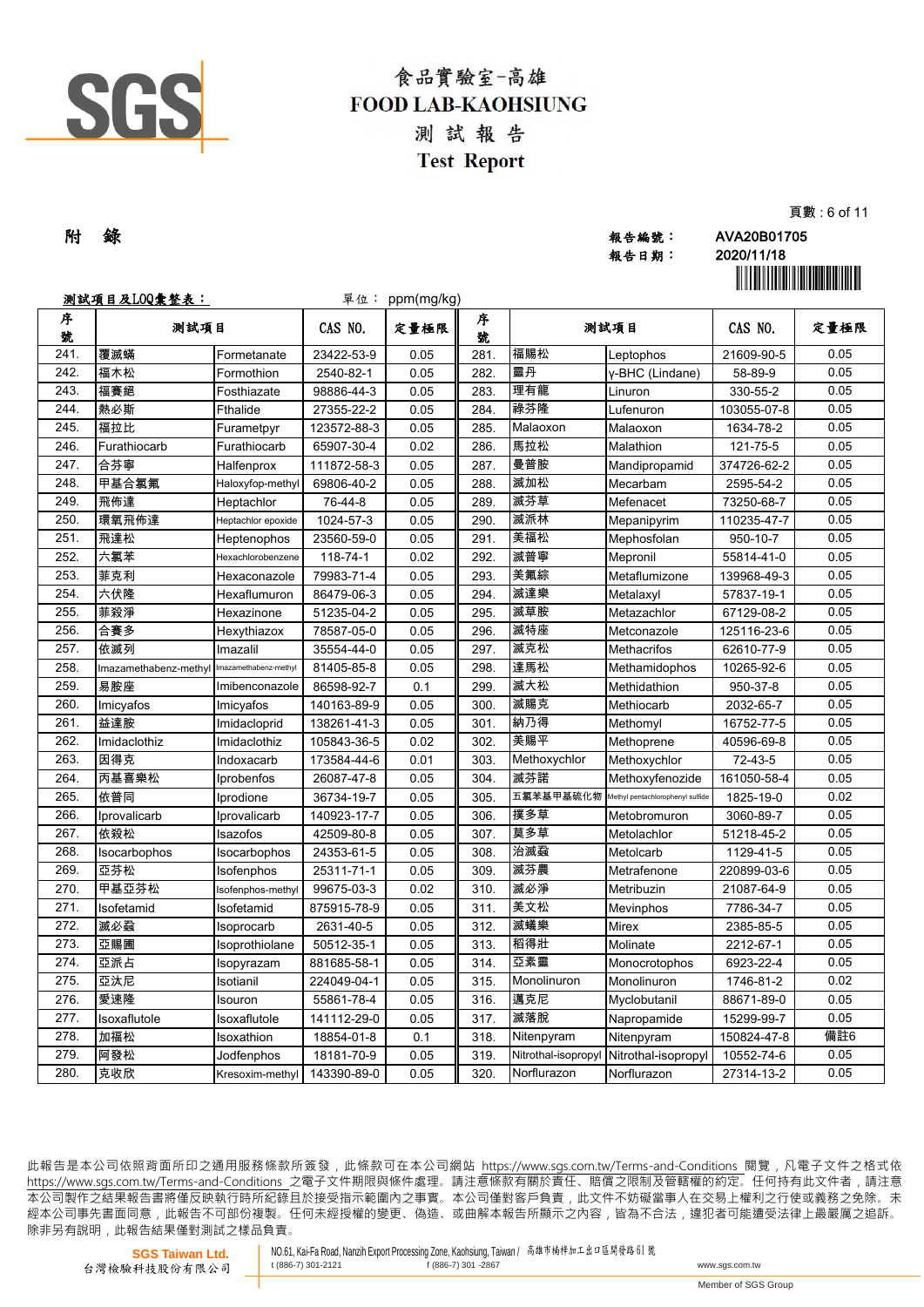

| 附 錄 | 報告編號: | AVA20B01705 |
|-----|-------|-------------|
|     | 報告日期: | 2020/11/18  |
|     |       |             |

頁數 : 7 of 11

|        | <u>测試項目及LOQ彙整表:</u> |                    |             | 單位: ppm(mg/kg) |        |                               |                           |             | <u> Hillingin ma'lumot</u> |
|--------|---------------------|--------------------|-------------|----------------|--------|-------------------------------|---------------------------|-------------|----------------------------|
| 序<br>號 | 测試項目                |                    | CAS NO.     | 定量極限           | 序<br>號 | 测試項目                          |                           | CAS NO.     | 定量極限                       |
| 321.   | 諾伐隆                 | Novaluron          | 116714-46-6 | 0.05           | 361.   | 比加普                           | Pirimicarb                | 23103-98-2  | 0.05                       |
| 322.   | 尼瑞莫                 | Nuarimol           | 63284-71-9  | 0.05           | 362.   | 必滅松                           | Pirimiphos-ethyl          | 23505-41-1  | 0.05                       |
| 323.   | Octachlorostyrene   | Octachlorostyrene  | 29082-74-4  | 0.05           | 363.   | 亞特松                           | Pirimiphos-methyl         | 29232-93-7  | 0.05                       |
| 324.   | 歐滅松                 | Omethoate          | 1113-02-6   | 0.05           | 364.   | 普亞列寧                          | Prallethrin               | 23031-36-9  | 0.02                       |
| 325.   | 歐拉靈                 | Oryzalin           | 19044-88-3  | 0.05           | 365.   | 普拉草                           | Pretilachlor              | 51218-49-6  | 0.05                       |
| 326.   | 樂滅草                 | Oxadiazon          | 19666-30-9  | 0.05           | 366.   | 撲殺熱                           | Probenazole               | 27605-76-1  | 0.05                       |
| 327.   | 毆殺斯                 | Oxadixyl           | 77732-09-3  | 0.05           | 367.   | 撲克拉                           | Prochloraz                | 67747-09-5  | 0.05                       |
| 328.   | 毆殺滅                 | Oxamyl             | 23135-22-0  | 0.05           | 368.   | 撲滅寧                           | Procymidone               | 32809-16-8  | 0.05                       |
| 329.   | 嘉保信                 | Oxycarboxin        | 5259-88-1   | 0.05           | 369.   | 佈飛松                           | Profenophos               | 41198-08-7  | 0.05                       |
| 330.   | 氧化可氯丹               | Oxychlordane       | 27304-13-8  | 0.05           | 370.   | 普滅克                           | Promecarb                 | 2631-37-0   | 0.02                       |
| 331.   | 滅多松                 | Oxydemeton-Methyl  | 301-12-2    | 0.05           | 371.   | 佈滅淨                           | Prometryn                 | 7287-19-6   | 0.05                       |
| 332.   | 復祿芬                 | Oxyfluorfen        | 42874-03-3  | 0.05           | 372.   | 雷蒙得                           | Propachlor                | 1918-16-7   | 0.05                       |
| 333.   | 巴克素                 | Paclobutrazol      | 76738-62-0  | 0.05           | 373.   | 普拔克                           | Propamocarb hydrochloride | 25606-41-1  | 0.05                       |
| 334.   | 巴拉松代謝物              | Paraoxon           | 311-45-5    | 0.05           | 374.   | 除草靈                           | Propanil                  | 709-98-8    | 0.05                       |
| 335.   | 巴拉松                 | Parathion          | 56-38-2     | 0.05           | 375.   | 加護松                           | Propaphos                 | 7292-16-2   | 0.05                       |
| 336.   | 甲基巴拉松               | Parathion-methyl   | 298-00-0    | 0.05           | 376.   | 毆蟎多                           | Propargite                | 2312-35-8   | 0.05                       |
| 337.   | 平克座                 | Penconazole        | 66246-88-6  | 0.05           | 377.   | 普拔根                           | Propazine                 | 139-40-2    | 0.05                       |
| 338.   | 賓克隆                 | Pencycuron         | 66063-05-6  | 0.05           | 378.   | 苯胺靈                           | Propham                   | 122-42-9    | 0.02                       |
| 339.   | 施得圃                 | Pendimethalin      | 40487-42-1  | 0.05           | 379.   | 普克利                           | Propiconazole             | 60207-90-1  | 0.05                       |
| 340.   | 平氟芬                 | Penflufen          | 494793-67-8 | 0.05           | 380.   | 安丹                            | Propoxur                  | 114-26-1    | 0.05                       |
| 341.   | 平速爛                 | Penoxsulam         | 219714-96-2 | 0.05           | 381.   | Propyzamide                   | Propyzamide               | 23950-58-5  | 0.05                       |
| 342.   | 五氯苯胺                | Pentachloroaniline | 527-20-8    | 0.02           | 382.   | 普快淨                           | Proquinazid               | 189278-12-4 | 0.05                       |
| 343.   | Pentachloroanisole  | Pentachloroanisole | 1825-21-4   | 0.05           | 383.   | Prosulfocarb                  | Prosulfocarb              | 52888-80-9  | 0.02                       |
| 344.   | 五氯苯                 | Pentachlorobenzene | 608-93-5    | 0.05           | 384.   | 普硫松                           | Prothiofos                | 34643-46-4  | 0.05                       |
| 345.   | Penthiopyrad        | Penthiopyrad       | 183675-82-3 | 0.05           | 385.   | 飛克松                           | Prothoate                 | 2275-18-5   | 0.05                       |
| 346.   | 百滅寧                 | Permethrin         | 52645-53-1  | 0.05           | 386.   | 派滅淨                           | Pymetrozine               | 123312-89-0 | 備註6                        |
| 347.   | 脫禾草                 | Phenothiol         | 25319-90-8  | 0.05           | 387.   | 賜加落                           | Pyracarbolid              | 24691-76-7  | 0.05                       |
| 348.   | 酚丁滅蝨成分之一            | Phenothrin         | 26002-80-2  | 0.05           | 388.   | 白克松                           | Pyraclofos                | 77458-01-6  | 0.05                       |
| 349.   | 賽達松                 | Phenthoate         | 2597-03-7   | 0.05           | 389.   | 百克敏                           | Pyraclostrobin            | 175013-18-0 | 0.05                       |
| 350.   | 福瑞松                 | Phorate            | 298-02-2    | 0.05           | 390.   | 派芬草                           | Pyraflufen-ethyl          | 129630-19-9 | 0.05                       |
| 351.   | 裕必松                 | Phosalone          | 2310-17-0   | 0.05           | 391.   | 白粉松                           | Pyrazophos                | 13457-18-6  | 0.05                       |
| 352.   | Phosfolan           | Phosfolan          | 947-02-4    | 0.02           | 392.   | 百速隆                           | Pyrazosulfuron-ethyl      | 93697-74-6  | 0.05                       |
| 353.   | Phosfolan-methyl    | Phosfolan-methyl   | 5120-23-0   | 0.02           | 393.   | 除蟲菊精(Cinerin I)               | Cinerin I                 | 8003-34-7   |                            |
| 354.   | 益滅松                 | Phosmet            | 732-11-6    | 0.05           | 394.   | 除蟲菊精(Cinerin II) Cinerin II   |                           | 8003-34-7   |                            |
| 355.   | 福賜米松                | Phosphamidon       | 13171-21-6  | 0.05           | 395.   | 除蟲菊精(Jasmolin I)              | Jasmolin I                | 8003-34-7   | 0.05                       |
| 356.   | 巴賽松                 | Phoxim             | 14816-18-3  | 0.05           | 396.   | 除蟲菊精(Jasmolin II)             | Jasmolin II               | 8003-34-7   |                            |
| 357.   | Picolinafen         | Picolinafen        | 137641-05-5 | 0.05           | 397.   | 除蟲菊精(Pyrethrin I) Pyrethrin I |                           | 8003-34-7   |                            |
| 358.   | Pinoxaden           | Pinoxaden          | 243973-20-8 | 0.05           | 398.   | 除蟲菊精(Pyrethrin II)            | Pyrethrin II              | 8003-34-7   |                            |
| 359.   | 協力精                 | Piperonyl butoxide | $51-03-6$   | 0.05           | 399.   | Pyribencarb                   | Pyribencarb               | 799247-52-2 | 0.05                       |
| 360.   | Piperophos          | Piperophos         | 24151-93-7  | 0.05           | 400.   | 畢達本                           | Pyridaben                 | 96489-71-3  | 0.05                       |

此報告是本公司依照背面所印之通用服務條款所簽發,此條款可在本公司網站 https://www.sgs.com.tw/Terms-and-Conditions 閱覽,凡電子文件之格式依 https://www.sqs.com.tw/Terms-and-Conditions 之電子文件期限與條件處理。請注意條款有關於責任、賠償之限制及管轄權的約定。任何持有此文件者,請注意 本 公 司 製 作 之 結 果 報 告 書 將 僅 反 映 執 行 時 所 紀 錄 且 於 接 受 指 示 範 圍 內 之 事 實 。 本 公 司 僅 對 客 戶 負 責 , 此 文 件 不 妨 礙 當 事 人 在 交 易 上 權 利 之 行 使 或 義 務 之 免 除 。 未 經 本 公 司 事 先 書 面 同 意 , 此 報 告 不 可 部 份 複 製 。 任 何 未 經 授 權 的 變 更 、 偽 造 、 或 曲 解 本 報 告 所 顯 示 之 內 容 , 皆 為 不 合 法 , 違 犯 者 可 能 遭 受 法 律 上 最 嚴 厲 之 追 訴 。 除非另有說明, 此報告結果僅對測試之樣品負責。

**SGS Taiwan Ltd.** 台灣檢驗科技股份有限公司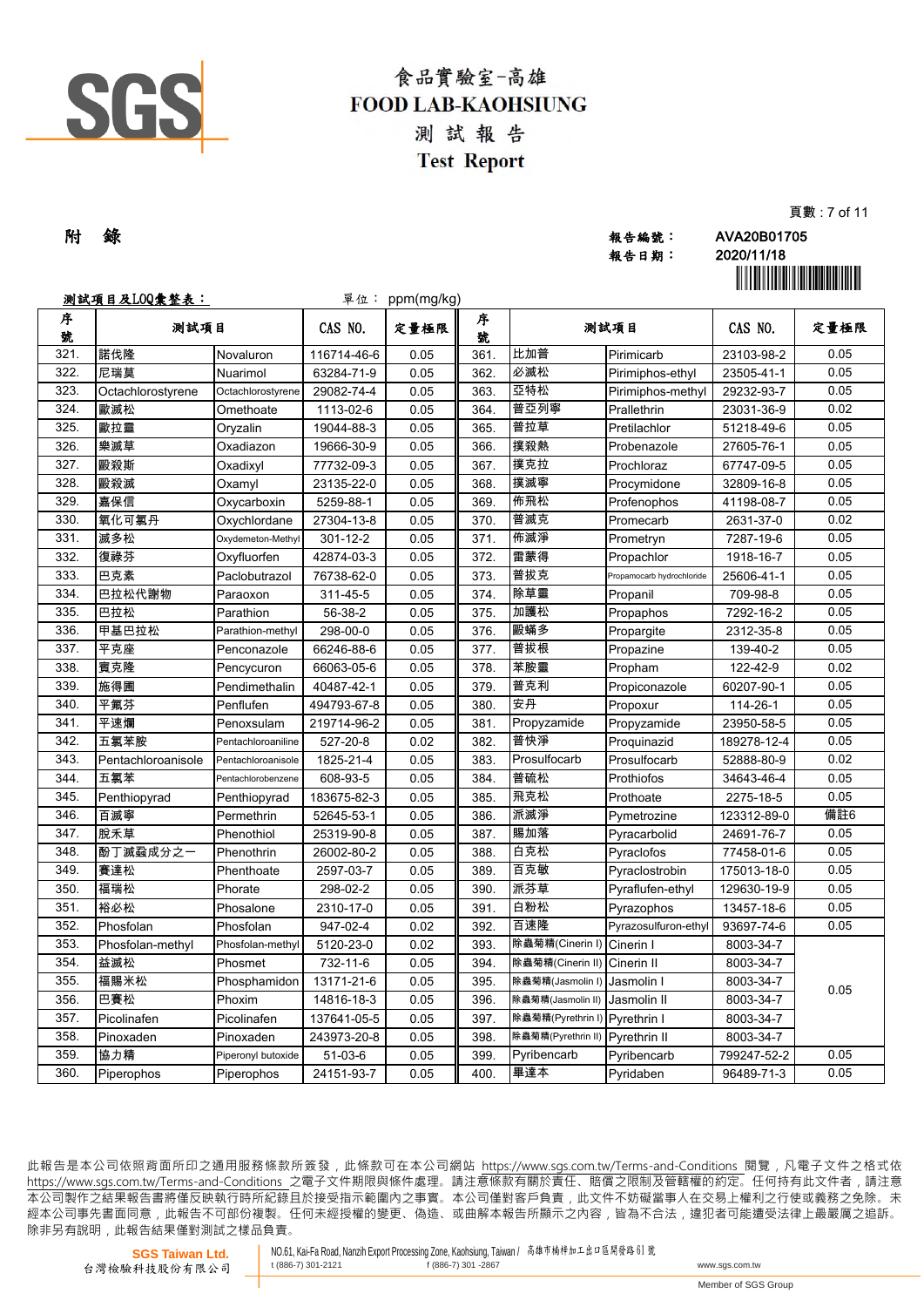

|  |     |       | .                                            |
|--|-----|-------|----------------------------------------------|
|  | 附 錄 | 報告編號: | AVA20B01705                                  |
|  |     | 報告日期: | 2020/11/18                                   |
|  |     |       | <u> Ali oli ali oli ali ali oli ali ali </u> |

頁數 : 8 of 11

|        | 测試項目及LOQ彙整表:    |                        |             | 單位: ppm(mg/kg) |        |                 |                    |             | <u> Hillingin ma'lumot</u> |
|--------|-----------------|------------------------|-------------|----------------|--------|-----------------|--------------------|-------------|----------------------------|
| 序<br>號 | 测試項目            |                        | CAS NO.     | 定量極限           | 序<br>號 |                 | 测試項目               | CAS NO.     | 定量極限                       |
| 401.   | 必芬松             | Pyridaphenthion        | 119-12-0    | 0.05           | 441.   | 得殺草             | Tepraloxydim       | 149979-41-9 | 0.05                       |
| 402.   | 必汰草             | Pyridate               | 55512-33-9  | 0.05           | 442.   | 托福松             | Terbufos           | 13071-79-9  | 0.05                       |
| 403.   | 比芬諾             | Pyrifenox              | 88283-41-4  | 0.05           | 443.   | Terbutryn       | Terbutryn          | 886-50-0    | 0.05                       |
| 404.   | Pyrifluquinazon | Pyrifluquinazon        | 337458-27-2 | 0.05           | 444.   | 樂本松             | Tetrachlorvinphos  | 22248-79-9  | 0.05                       |
| 405.   | Pyriftalid      | Pyriftalid             | 135186-78-6 | 0.02           | 445.   | 四克利             | Tetraconazole      | 112281-77-3 | 0.05                       |
| 406.   | 派美尼             | Pyrimethanil           | 53112-28-0  | 0.05           | 446.   | 得脫蟎             | Tetradifon         | 116-29-0    | 0.05                       |
| 407.   | 畢汰芬             | Pyrimidifen            | 105779-78-0 | 0.05           | 447.   | 治滅寧             | Tetramethrin       | 7696-12-0   | 0.05                       |
| 408.   | Pyriofenone     | Pyriofenone            | 688046-61-9 | 0.05           | 448.   | 欣克草             | Thenylchlor        | 96491-05-3  | 0.05                       |
| 409.   | 百利普芬            | Pyriproxyfen           | 95737-68-1  | 0.05           | 449    | 腐絕              | Thiabendazole      | 148-79-8    | 0.05                       |
| 410.   | 百快隆             | Pyroquilon             | 57369-32-1  | 0.05           | 450.   | 賽果培             | Thiacloprid        | 111988-49-9 | 0.05                       |
| 411.   | 拜裕松             | Quinalphos             | 13593-03-8  | 0.05           | 451.   | 賽速安             | Thiamethoxam       | 153719-23-4 | 0.05                       |
| 412.   | 快諾芬             | Quinoxyfen             | 124495-18-7 | 0.05           | 452.   | 賽氟滅             | Thifluzamide       | 130000-40-7 | 0.05                       |
| 413.   | 五氯硝苯            | Quintozene(PCNB)       | 82-68-8     | 0.02           | 453.   | 殺丹              | Thiobencarb        | 28249-77-6  | 0.05                       |
| 414.   | 快伏草             | Quizalofop-ethyl       | 76578-14-8  | 0.05           | 454.   | 硫敵克             | Thiodicarb         | 59669-26-0  | 0.05                       |
| 415.   | 魚藤精             | Rotenone               | 83-79-4     | 0.05           | 455    | 硫伐隆             | Thiofanox          | 39196-18-4  | 0.05                       |
| 416.   | 殺芬草             | Saflufenacil           | 372137-35-4 | 0.05           | 456    | 硫滅松             | Thiometon          | 640-15-3    | 0.05                       |
| 417.   | 殺力松             | Salithion              | 3811-49-2   | 0.03           | 457.   | 甲基多保淨           | Thiophanate-methyl | 23564-05-8  | 0.02                       |
| 418.   | 拜烈寧             | s-Bioallethrin         | 28434-00-6  | 0.1            | 458    | 脫克松             | Tolclofos-methyl   | 57018-04-9  | 0.05                       |
| 419.   | Sedaxane        | Sedaxane               | 874967-67-6 | 0.05           | 459    | 脫芬瑞             | Tolfenpyrad        | 129558-76-5 | 0.05                       |
| 420.   | 西殺草             | Sethoxydim             | 74051-80-2  | 0.05           | 460.   | 甲基益發靈           | Tolyfluanid        | 731-27-1    | 0.05                       |
| 421.   | 矽護芬             | Silafluofen            | 105024-66-6 | 0.05           | 461.   | trans-可氯丹       | trans-Chlordane    | 5103-74-2   | 0.05                       |
| 422.   | 草滅淨             | Simazine               | 122-34-9    | 0.05           | 462.   | 三泰芬             | Triadimefon        | 43121-43-3  | 0.05                       |
| 423.   | Simeconazole    | Simeconazole           | 149508-90-7 | 0.05           | 463.   | 三泰隆             | Triadimenol        | 55219-65-3  | 0.05                       |
| 424.   | 賜諾特 J           | Spinetoram J           | 187166-40-1 | 0.05           | 464.   | Tri-allate      | Tri-allate         | 2303-17-5   | 0.05                       |
| 425.   | 賜諾特 L           | Spinetoram L           | 187166-40-1 |                | 465    | 三落松             | Triazophos         | 24017-47-8  | 0.05                       |
| 426.   | 賜諾殺 A           | Spinosad A(spinosyn A) | 168316-95-8 | 0.05           | 466.   | <b>Tribufos</b> | Tribufos           | 78-48-8     | 0.05                       |
| 427.   | 賜諾殺 D           | Spinosad D(spinosyn D) | 168316-95-8 |                | 467.   | 三氯松             | Trichlorfon        | 52-68-6     | 0.05                       |
| 428.   | 賜派芬             | Spirodiclofen          | 148477-71-8 | 0.05           | 468.   | 三賽唑             | Tricyclazole       | 41814-78-2  | 0.05                       |
| 429.   | 賜滅芬             | Spiromesifen           | 283594-90-1 | 0.05           | 469.   | 三得芬             | Tridemorph         | 81412-43-3  | 0.05                       |
| 430.   | 賜派滅             | Spirotetramat          | 203313-25-1 | 0.05           | 470.   | 三地芬             | Tridiphane         | 58138-08-2  | 0.05                       |
| 431.   | Spiroxamine     | Spiroxamine            | 118134-30-8 | 0.05           | 471.   | 三氟敏             | Trifloxystrobin    | 141517-21-7 | 0.05                       |
| 432.   | Sulfentrazone   | Sulfentrazone          | 118134-30-8 | 0.05           | 472.   | 賽福座             | Triflumizole       | 68694-11-1  | 0.05                       |
| 433.   | 速殺氟             | Sulfoxaflor            | 946578-00-3 | 0.05           | 473.   | Triflumuron     | Triflumuron        | 64628-44-0  | 0.05                       |
| 434.   | 得克利             | Tebuconazole           | 107534-96-3 | 0.05           | 474.   | 三福林             | Trifluralin        | 1582-09-8   | 0.04                       |
| 435.   | 得芬諾             | Tebufenozide           | 112410-23-8 | 0.05           | 475.   | 賽福寧             | Triforine          | 26644-46-2  | 0.05                       |
| 436.   | 得芬瑞             | Tebufenpyrad           | 119168-77-3 | 0.05           | 476.   | 單克素             | Uniconazole        | 83657-17-4  | 0.05                       |
| 437.   | 得匍隆             | Tebuthiuron            | 34014-18-1  | 0.05           | 477.   | 繁米松             | Vamidothion        | 2275-23-2   | 0.05                       |
| 438.   | Tecnazene       | Tecnazene              | 117-18-0    | 0.05           | 478.   | 免克寧             | Vinclozolin        | 50471-44-8  | 0.05                       |
| 439.   | 得福隆             | Teflubenzuron          | 83121-18-0  | 0.05           | 479.   | 滅克蝨             | XMC (Macbal)       | 2655-14-3   | 0.05                       |
| 440.   | Tefluthrin      | Tefluthrin             | 79538-32-2  | 0.05           | 480.   | 滅爾蝨             | MPMC (Xylylcarb)   | 2425-10-7   | 0.05                       |

此報告是本公司依照背面所印之通用服務條款所簽發,此條款可在本公司網站 https://www.sgs.com.tw/Terms-and-Conditions 閱覽,凡電子文件之格式依 https://www.sqs.com.tw/Terms-and-Conditions 之電子文件期限與條件處理。請注意條款有關於責任、賠償之限制及管轄權的約定。任何持有此文件者,請注意 本 公 司 製 作 之 結 果 報 告 書 將 僅 反 映 執 行 時 所 紀 錄 且 於 接 受 指 示 範 圍 內 之 事 實 。 本 公 司 僅 對 客 戶 負 責 , 此 文 件 不 妨 礙 當 事 人 在 交 易 上 權 利 之 行 使 或 義 務 之 免 除 。 未 經 本 公 司 事 先 書 面 同 意 , 此 報 告 不 可 部 份 複 製 。 任 何 未 經 授 權 的 變 更 、 偽 造 、 或 曲 解 本 報 告 所 顯 示 之 內 容 , 皆 為 不 合 法 , 違 犯 者 可 能 遭 受 法 律 上 最 嚴 厲 之 追 訴 。 除非另有說明, 此報告結果僅對測試之樣品負責。

**SGS Taiwan Ltd.** 台灣檢驗科技股份有限公司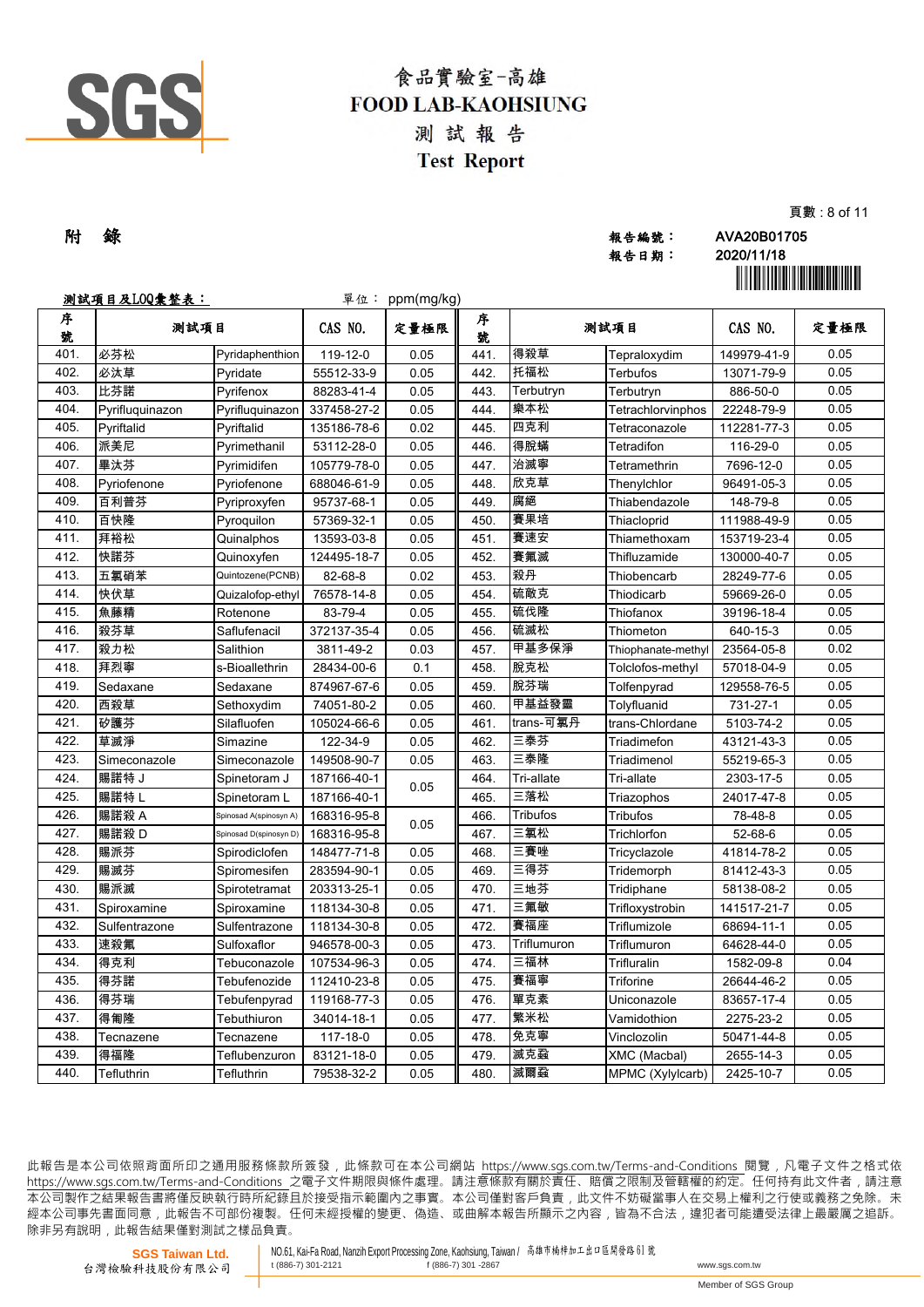

| 頁數 : 9 of 11 |  |  |  |
|--------------|--|--|--|
|              |  |  |  |

附 錄 報告編號: AVA20B01705 報告日期: 2020/11/18

|        | 测試項目及LOQ彙整表: |          | 單位:         | ppm(mg/kg) |
|--------|--------------|----------|-------------|------------|
| 序<br>號 | 测試項目         |          | CAS NO.     | 定量極限       |
| 481.   | 座賽胺          | Zoxamide | 156052-68-5 | 0.05       |

此報告是本公司依照背面所印之通用服務條款所簽發,此條款可在本公司網站 https://www.sgs.com.tw/Terms-and-Conditions 閱覽,凡電子文件之格式ƙ https://www.sgs.com.tw/Terms-and-Conditions 之電子文件期限與條件處理。請注意條款有關於責任、賠償之限制及管轄權的約定。任何持有此文件者,請注意 本公司製作之結果報告書將僅反映執行時所紀錄且於接受指示範圍內之事實。本公司僅對客戶負責﹐此文件不妨礙當事人在交易上權利之行使或義務之免除。礻 經本公司事先書面同意 , 此報告不可部份複製。任何未經授權的變更、偽造、或曲解本報告所顯示之內容 , 皆為不合法 , 違犯者可能遭受法律上最嚴厲之追訴。 除非另有說明﹐此報告結果僅對測試之樣品負責。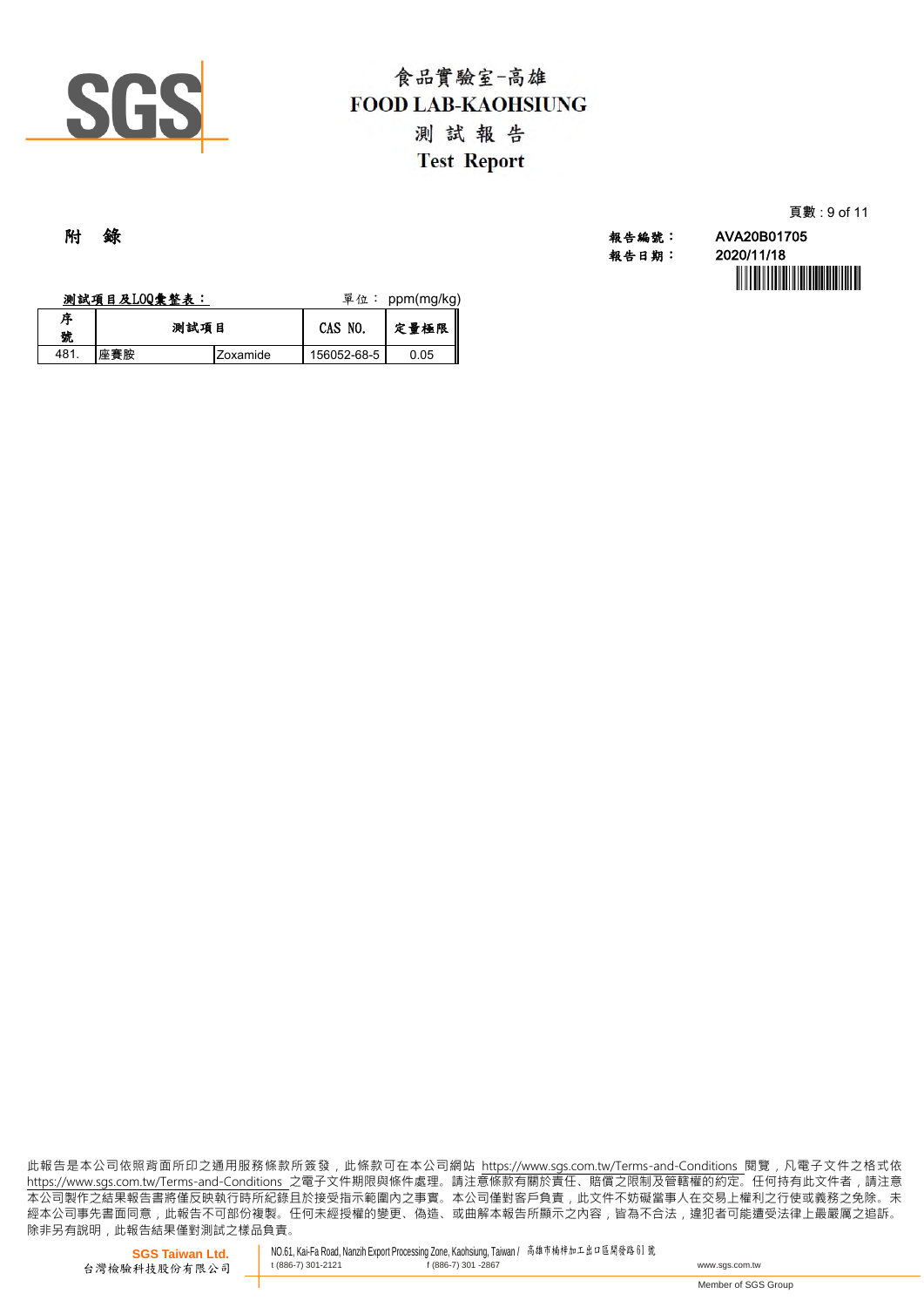

頁數 : 10 of 11

迷客夏國際股份有限公司 報告編號: AVA20B01705 台南市北區西門路四段271號7樓之2

報告日期: 2020/11/18



樣品照片

# **AVA20B01705**



此報告是本公司依照背面所印之通用服務條款所簽發,此條款可在本公司網站 https://www.sgs.com.tw/Terms-and-Conditions 閱覽,凡電子文件之格式依 https://www.sas.com.tw/Terms-and-Conditions 之電子文件期限與條件處理。請注意條款有關於責任、賠償之限制及管轄權的約定。任何持有此文件者,請注意 本 公 司 製 作 之 結 果 報 告 書 將 僅 反 映 執 行 時 所 紀 錄 且 於 接 受 指 示 範 圍 內 之 事 實 。 本 公 司 僅 對 客 戶 負 責 , 此 文 件 不 妨 礙 當 事 人 在 交 易 上 權 利 之 行 使 或 義 務 之 免 除 。 未 經 本 公 司 事 先 書 面 同 意 , 此 報 告 不 可 部 份 複 製 。 任 何 未 經 授 權 的 變 更 、 偽 造 、 或 曲 解 本 報 告 所 顯 示 之 內 容 , 皆 為 不 合 法 , 違 犯 者 可 能 遭 受 法 律 上 最 嚴 厲 之 追 訴 。 除非另有說明, 此報告結果僅對測試之樣品負責。

**SGS Taiwan Ltd.** 台灣檢驗科技股份有限公司 NO.61, Kai-Fa Road, Nanzih Export Processing Zone, Kaohsiung, Taiwan / 高雄市楠梓加工出口區開發路 <sup>61</sup> <sup>號</sup> the state of  $(886-7)$  301-2867 www.sqs.com.tw